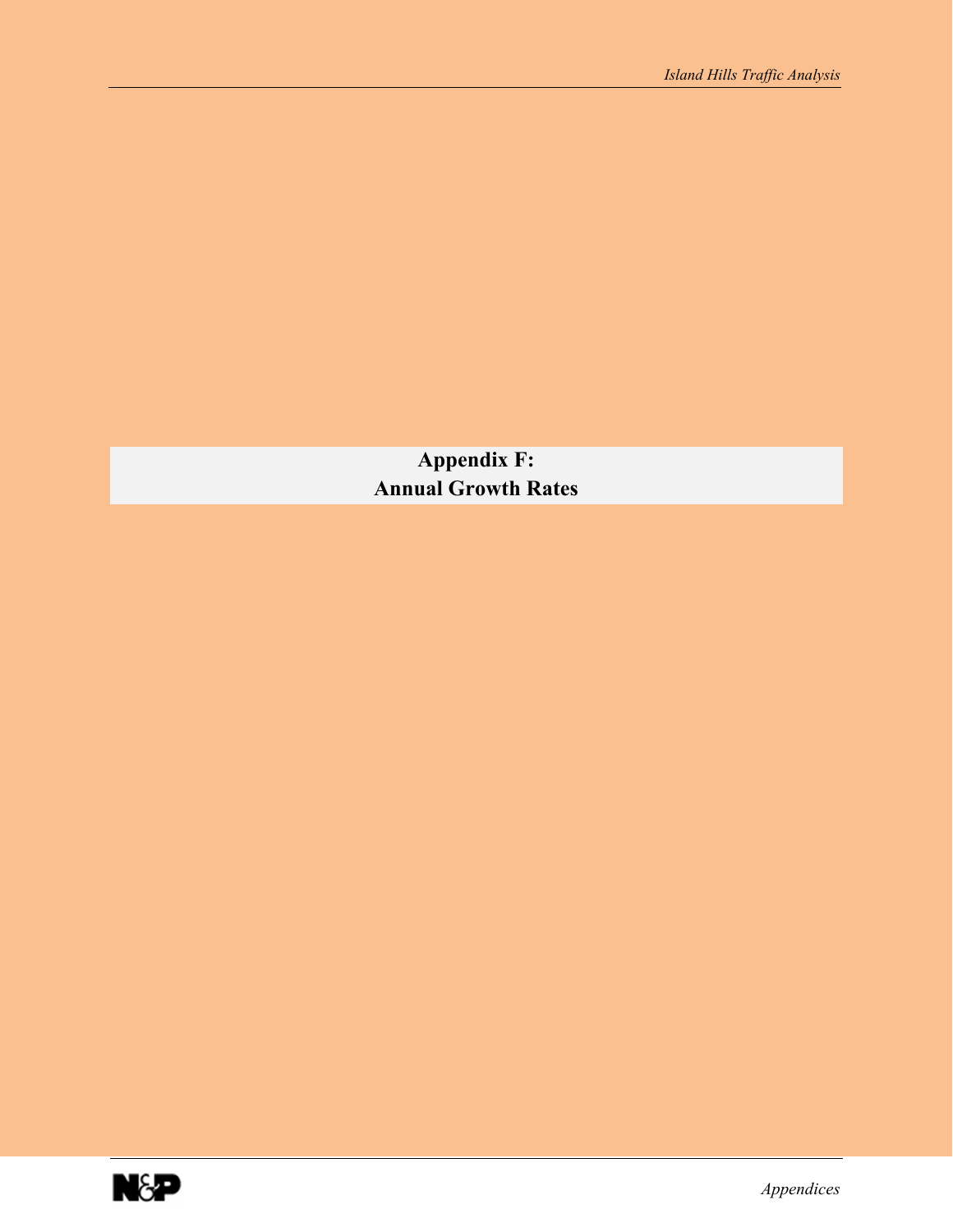## **AVERAGE ANNUAL GROWTH RATE FOR VEHICLE-MILES TRAVEL (VMT)**

|                  |                  | <b>SCENARIO YEARS VEHICLE-MILES OF TRAVEL (VMT)</b> |             | <b>AVERAGE</b>                          |
|------------------|------------------|-----------------------------------------------------|-------------|-----------------------------------------|
| <b>COUNTY</b>    | <b>FACILITY</b>  | 2020                                                | 2045        | <b>ANNUAL VMT</b><br><b>GROWTH RATE</b> |
|                  | FC 1,11,12       | 3,929,737                                           | 4,111,628   | 0.19%                                   |
| <b>New York</b>  | FC 2,6,14,16     | 3,534,061                                           | 3,701,474   | 0.19%                                   |
|                  | FC 7-9,17,19     | 82,687                                              | 88,244      | 0.27%                                   |
|                  | <b>SUB-TOTAL</b> | 7,546,485                                           | 7,901,346   | 0.19%                                   |
|                  | FC 1,11,12       | 11,564,071                                          | 12,312,434  | 0.26%                                   |
| Queens           | FC 2,6,14,16     | 7,281,359                                           | 7,642,223   | 0.20%                                   |
|                  | FC 7-9,17,19     | 39,416                                              | 41,704      | 0.23%                                   |
|                  | <b>SUB-TOTAL</b> | 18,884,846                                          | 19,996,361  | 0.24%                                   |
|                  | FC 1,11,12       | 5,211,182                                           | 5,583,175   | 0.29%                                   |
| <b>Bronx</b>     | FC 2,6,14,16     | 1,646,399                                           | 1,796,794   | 0.37%                                   |
|                  | FC 7-9,17,19     | 201,370                                             | 213,957     | 0.25%                                   |
|                  | <b>SUB-TOTAL</b> | 7,058,951                                           | 7,593,926   | 0.30%                                   |
|                  | FC 1,11,12       | 4,673,827                                           | 4,891,882   | 0.19%                                   |
| <b>Kings</b>     | FC 2,6,14,16     | 6,536,467                                           | 6,865,668   | 0.20%                                   |
|                  | FC 7-9,17,19     | 123,948                                             | 133,669     | 0.31%                                   |
|                  | <b>SUB-TOTAL</b> | 11,334,242                                          | 11,891,219  | 0.20%                                   |
|                  | FC 1,11,12       | 2,072,422                                           | 1,996,236   | $-0.15%$                                |
| Richmond         | FC 2,6,14,16     | 1,727,412                                           | 1,961,819   | 0.54%                                   |
|                  | FC 7-9,17,19     | 13,584                                              | 15,407      | 0.54%                                   |
|                  | <b>SUB-TOTAL</b> | 3,813,418                                           | 3,973,462   | 0.17%                                   |
|                  | FC 1,11,12       | 11,575,156                                          | 12,407,106  | 0.29%                                   |
| <b>Nassau</b>    | FC 2,6,14,16     | 9,797,872                                           | 10,993,161  | 0.49%                                   |
|                  | FC 7-9,17,19     | 904,782                                             | 1,051,220   | 0.65%                                   |
|                  | <b>SUB-TOTAL</b> | 22,277,810                                          | 24,451,487  | 0.39%                                   |
|                  | FC 1,11,12       | 14, 147, 372                                        | 15,467,871  | 0.37%                                   |
| <b>Suffolk</b>   | FC 2,6,14,16     | 14,905,076                                          | 16,668,008  | 0.47%                                   |
|                  | FC 7-9,17,19     | 1,887,662                                           | 2,221,138   | 0.71%                                   |
|                  | <b>SUB-TOTAL</b> | 30,940,110                                          | 34,357,017  | 0.44%                                   |
|                  | FC 1,11,12       | 11,551,112                                          | 13,010,945  | 0.51%                                   |
| Westchester      | FC 2,6,14,16     | 4,438,413                                           | 5,069,214   | 0.57%                                   |
|                  | FC 7-9,17,19     | 294,173                                             | 329,889     | 0.49%                                   |
|                  | <b>SUB-TOTAL</b> | 16.283.698                                          | 18,410,048  | 0.52%                                   |
|                  | FC 1,11,12       | 3,639,727                                           | 4,163,811   | 0.58%                                   |
| Rockland         | FC 2,6,14,16     | 2,063,952                                           | 2,435,243   | 0.72%                                   |
|                  | FC 7-9,17,19     | 113,117                                             | 136,241     | 0.82%                                   |
|                  | <b>SUB-TOTAL</b> | 5,816,796                                           | 6,735,295   | 0.63%                                   |
|                  | FC 1,11,12       | 1,379,259                                           | 1,551,813   | 0.50%                                   |
| Putnam           | FC 2,6,14,16     | 685,333                                             | 708,177     | 0.13%                                   |
|                  | FC 7-9,17,19     | 371,258                                             | 406,853     | 0.38%                                   |
|                  | <b>SUB-TOTAL</b> | 2,435,850                                           | 2,666,843   | 0.38%                                   |
|                  | FC 1,11,12       | 69,743,865                                          | 75,496,901  | 0.33%                                   |
| <b>ALL AREAS</b> | FC 2,6,14,16     | 52,616,344                                          | 57,841,781  | 0.40%                                   |
|                  | FC 7-9,17,19     | 4,031,997                                           | 4,638,322   | 0.60%                                   |
|                  | <b>TOTAL</b>     | 126,392,206                                         | 137,977,004 | 0.37%                                   |

FC - Functional Class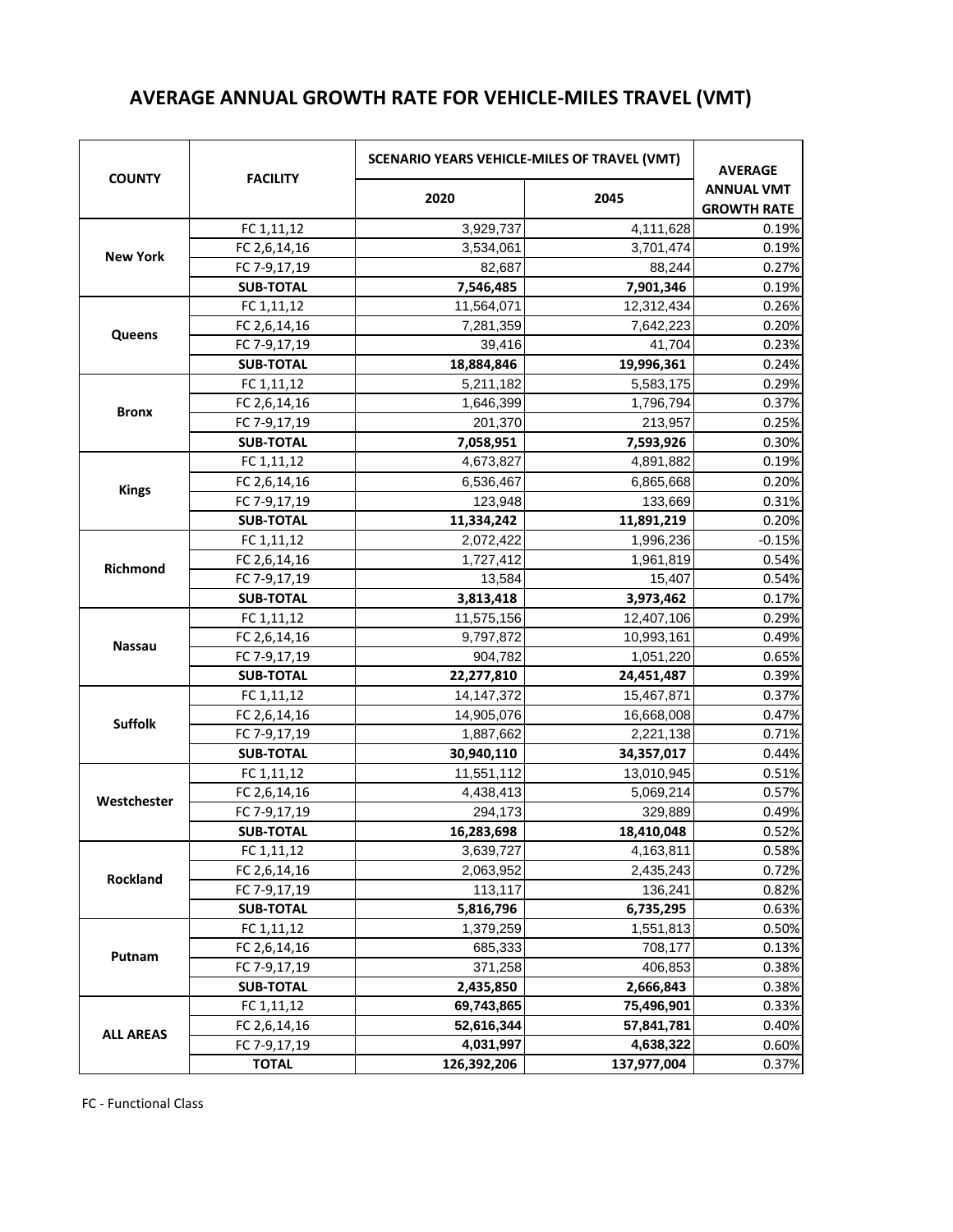| <b>Functional Class (FC) Definition</b> |               |                                    |
|-----------------------------------------|---------------|------------------------------------|
|                                         | 1             | <b>Rural Interstate</b>            |
| FC 1,11,12                              | 11            | Urban Interstate                   |
|                                         | 12            | Urban other Freeway and Expressway |
|                                         |               |                                    |
|                                         | $\mathcal{P}$ | <b>Rural Principal Arterial</b>    |
| FC 2,6,14,16                            | 6             | <b>Rural Minor Arterial</b>        |
|                                         | 14            | Urban Principal Arterial           |
|                                         | 16            | Urban Minor Arterial               |
|                                         |               |                                    |
|                                         | 7             | Rural Major Collector              |
|                                         | 8             | <b>Rural Minor Collector</b>       |
| FC 7-9, 17,19                           | 9             | <b>Rural local</b>                 |
|                                         | 17            | Urban Major Collector              |
|                                         | 19            | Urban Minor Collector              |

The Data was derived from NYMTC Conformity Determination, T Series PFAC approval on June 28th, 2018.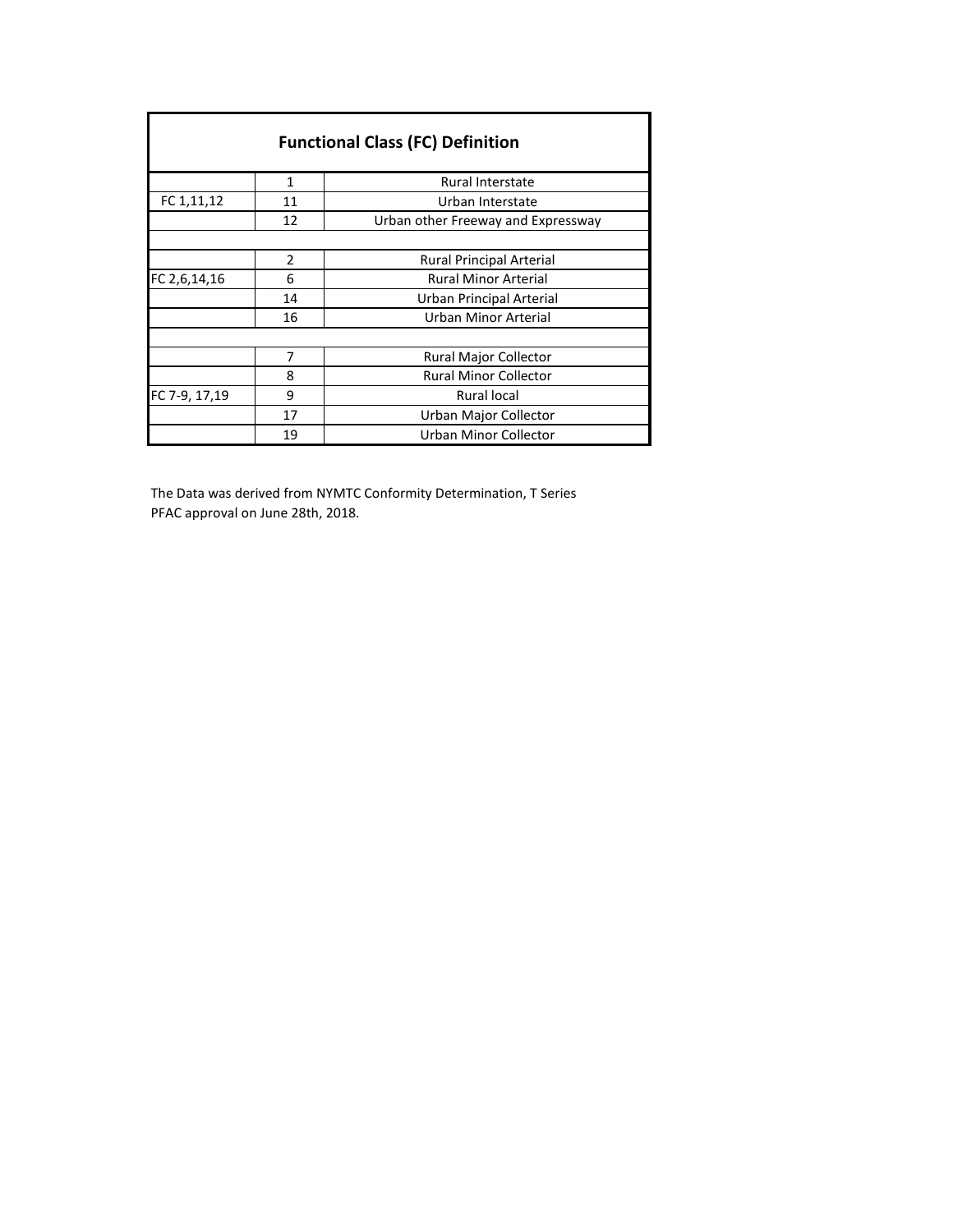## U.S. Census Bureau



DP-1 | Profile of General Demographic Characteristics: 2000

Census 2000 Summary File 1 (SF 1) 100-Percent Data

NOTE: For information on confidentiality protection, nonsampling error, definitions, and count corrections see http://www.census.gov/prod/cen2000/doc/sf1.pdf

| <b>Subject</b>                             |                | <b>Sayville CDP, New York</b> |  |
|--------------------------------------------|----------------|-------------------------------|--|
|                                            | <b>Number</b>  | <b>Percent</b>                |  |
| Total population                           | 16,735         | 100.0                         |  |
| <b>SEX AND AGE</b>                         |                |                               |  |
| Male                                       | 8,045          | 48.1                          |  |
| Female                                     | 8,690          | 51.9                          |  |
| Under 5 years                              | 1,172          | 7.0                           |  |
| 5 to 9 years                               | 1,364          | 8.2                           |  |
| 10 to 14 years                             | 1,314          | 7.9                           |  |
| 15 to 19 years                             | 1,016          | 6.1                           |  |
| 20 to 24 years                             | 728            | 4.4                           |  |
| 25 to 34 years                             | 2,003          | 12.0                          |  |
| 35 to 44 years                             | 3,137          | 18.7                          |  |
| 45 to 54 years                             | 2,492          | 14.9                          |  |
| 55 to 59 years                             | 895            | 5.3                           |  |
| 60 to 64 years                             | 647            | 3.9                           |  |
| 65 to 74 years                             | 994            | 5.9                           |  |
| 75 to 84 years                             | 649            | 3.9                           |  |
| 85 years and over                          | 324            | 1.9                           |  |
| Median age (years)                         | 37.4           | (X)                           |  |
| 18 years and over                          | 12,185         | 72.8                          |  |
| Male                                       | 5,734          | 34.3                          |  |
| Female                                     | 6,451          | 38.5                          |  |
| 21 years and over                          | 11,735         | 70.1                          |  |
| 62 years and over                          | 2,331          | 13.9                          |  |
| 65 years and over                          | 1,967          | 11.8                          |  |
| Male                                       | 712            | 4.3                           |  |
| Female                                     | 1,255          | 7.5                           |  |
| <b>RACE</b>                                |                |                               |  |
| One race                                   | 16,581         | 99.1                          |  |
| White                                      | 16,033         | 95.8                          |  |
| <b>Black or African American</b>           | 121            | 0.7                           |  |
| American Indian and Alaska Native          | 7              | 0.0                           |  |
| Asian                                      | 340            | 2.0                           |  |
| Asian Indian                               | 205            | 1.2                           |  |
| Chinese                                    | 53             | 0.3                           |  |
| Filipino                                   | 12             | 0.1                           |  |
| Japanese                                   | 3              | 0.0                           |  |
| Korean                                     | 40             | 0.2                           |  |
| Vietnamese                                 | $\mathbf{1}$   | $0.0\,$                       |  |
| Other Asian [1]                            | 26             | 0.2                           |  |
| Native Hawaiian and Other Pacific Islander | 0              | $0.0\,$                       |  |
| Native Hawaiian                            | 0              | $0.0\,$                       |  |
| Guamanian or Chamorro                      | $\overline{0}$ | $0.0\,$                       |  |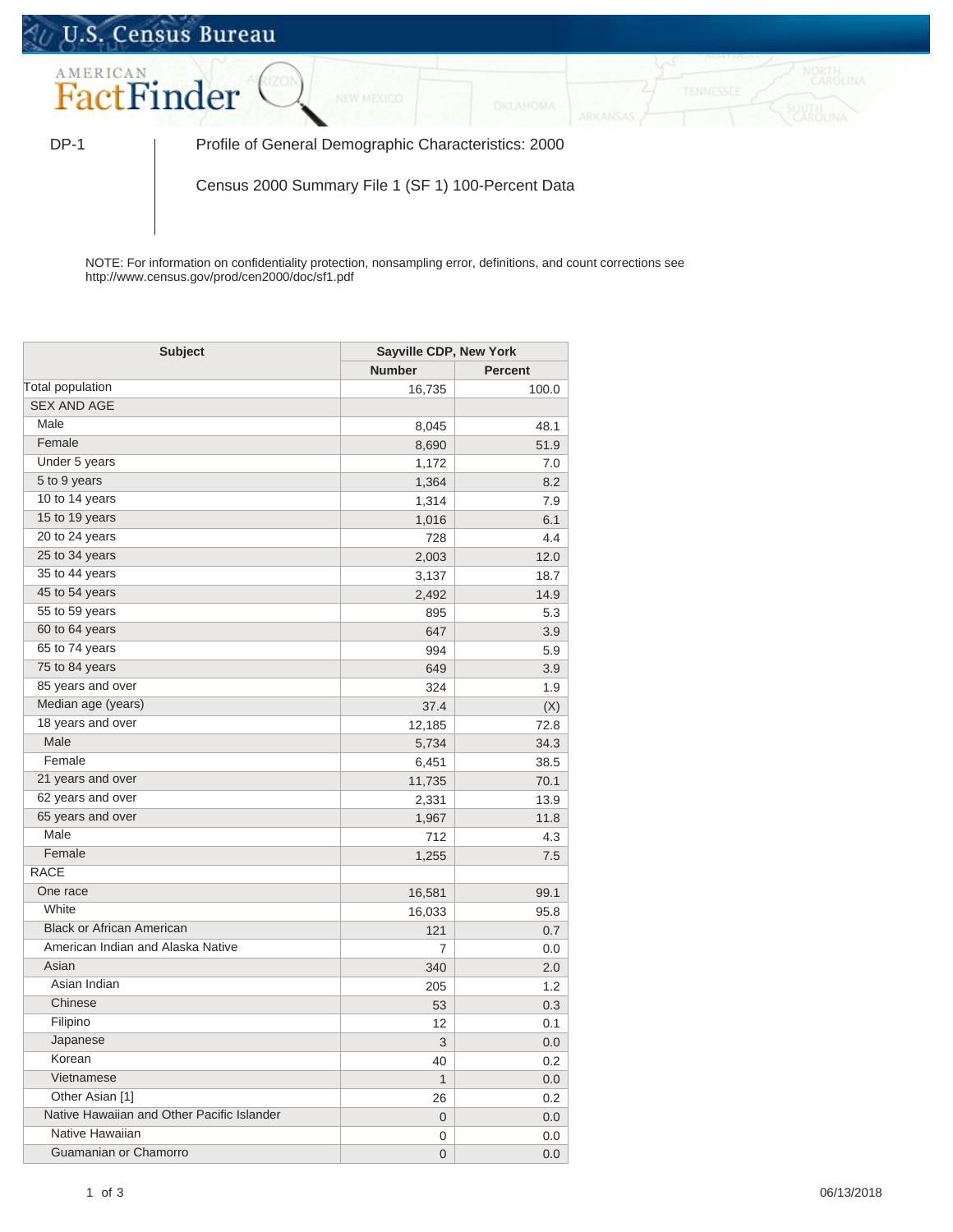| <b>Subject</b>                                      | Sayville CDP, New York |         |
|-----------------------------------------------------|------------------------|---------|
|                                                     | <b>Number</b>          | Percent |
| Samoan                                              | 0                      | 0.0     |
| Other Pacific Islander [2]                          | $\Omega$               | 0.0     |
| Some other race                                     | 80                     | 0.5     |
| Two or more races                                   | 154                    | 0.9     |
| Race alone or in combination with one or more other |                        |         |
| races [3]<br>White                                  | 16,153                 | 96.5    |
| <b>Black or African American</b>                    | 166                    | 1.0     |
| American Indian and Alaska Native                   | 41                     | 0.2     |
| Asian                                               | 413                    | 2.5     |
| Native Hawaiian and Other Pacific Islander          | 6                      | 0.0     |
| Some other race                                     | 132                    | 0.8     |
| <b>HISPANIC OR LATINO AND RACE</b>                  |                        |         |
| Total population                                    | 16,735                 | 100.0   |
| Hispanic or Latino (of any race)                    | 505                    | 3.0     |
| Mexican                                             | 21                     | 0.1     |
| <b>Puerto Rican</b>                                 | 279                    | 1.7     |
| Cuban                                               | 29                     | 0.2     |
| Other Hispanic or Latino                            | 176                    | 1.1     |
| Not Hispanic or Latino                              | 16,230                 | 97.0    |
| White alone                                         | 15,653                 | 93.5    |
| <b>RELATIONSHIP</b>                                 |                        |         |
| <b>Total population</b>                             | 16,735                 | 100.0   |
| In households                                       | 16,365                 | 97.8    |
| Householder                                         | 5,603                  | 33.5    |
| Spouse                                              | 3,652                  | 21.8    |
| Child                                               | 5,822                  | 34.8    |
| Own child under 18 years                            | 4,301                  | 25.7    |
| Other relatives                                     | 717                    | 4.3     |
| Under 18 years                                      | 194                    | 1.2     |
| <b>Nonrelatives</b>                                 | 571                    | 3.4     |
| Unmarried partner                                   | 246                    | 1.5     |
| In group quarters                                   | 370                    | 2.2     |
| Institutionalized population                        | 260                    | 1.6     |
| Noninstitutionalized population                     | 110                    | 0.7     |
| <b>HOUSEHOLDS BY TYPE</b>                           |                        |         |
| <b>Total households</b>                             | 5,603                  | 100.0   |
| Family households (families)                        | 4,353                  | 77.7    |
| With own children under 18 years                    | 2,257                  | 40.3    |
| Married-couple family                               | 3,652                  | 65.2    |
| With own children under 18 years                    | 1,941                  | 34.6    |
| Female householder, no husband present              | 533                    | 9.5     |
| With own children under 18 years                    | 247                    | 4.4     |
| Nonfamily households                                | 1,250                  | 22.3    |
| Householder living alone                            | 983                    | 17.5    |
| Householder 65 years and over                       | 451                    | 8.0     |
| Households with individuals under 18 years          | 2,380                  | 42.5    |
| Households with individuals 65 years and over       | 1,294                  | 23.1    |
| Average household size                              | 2.92                   | (X)     |
| Average family size                                 | 3.34                   | (X)     |
| HOUSING OCCUPANCY                                   |                        |         |
| Total housing units                                 | 5,721                  | 100.0   |
| Occupied housing units                              | 5,603                  | 97.9    |
| Vacant housing units                                | 118                    | 2.1     |
| For seasonal, recreational, or occasional use       | 32                     | 0.6     |
| Homeowner vacancy rate (percent)                    | 0.4                    | (X)     |
| Rental vacancy rate (percent)                       | 2.8                    | (X)     |
| <b>HOUSING TENURE</b>                               |                        |         |
| Occupied housing units                              | 5,603                  | 100.0   |
| Owner-occupied housing units                        | 4,659                  | 83.2    |
|                                                     |                        |         |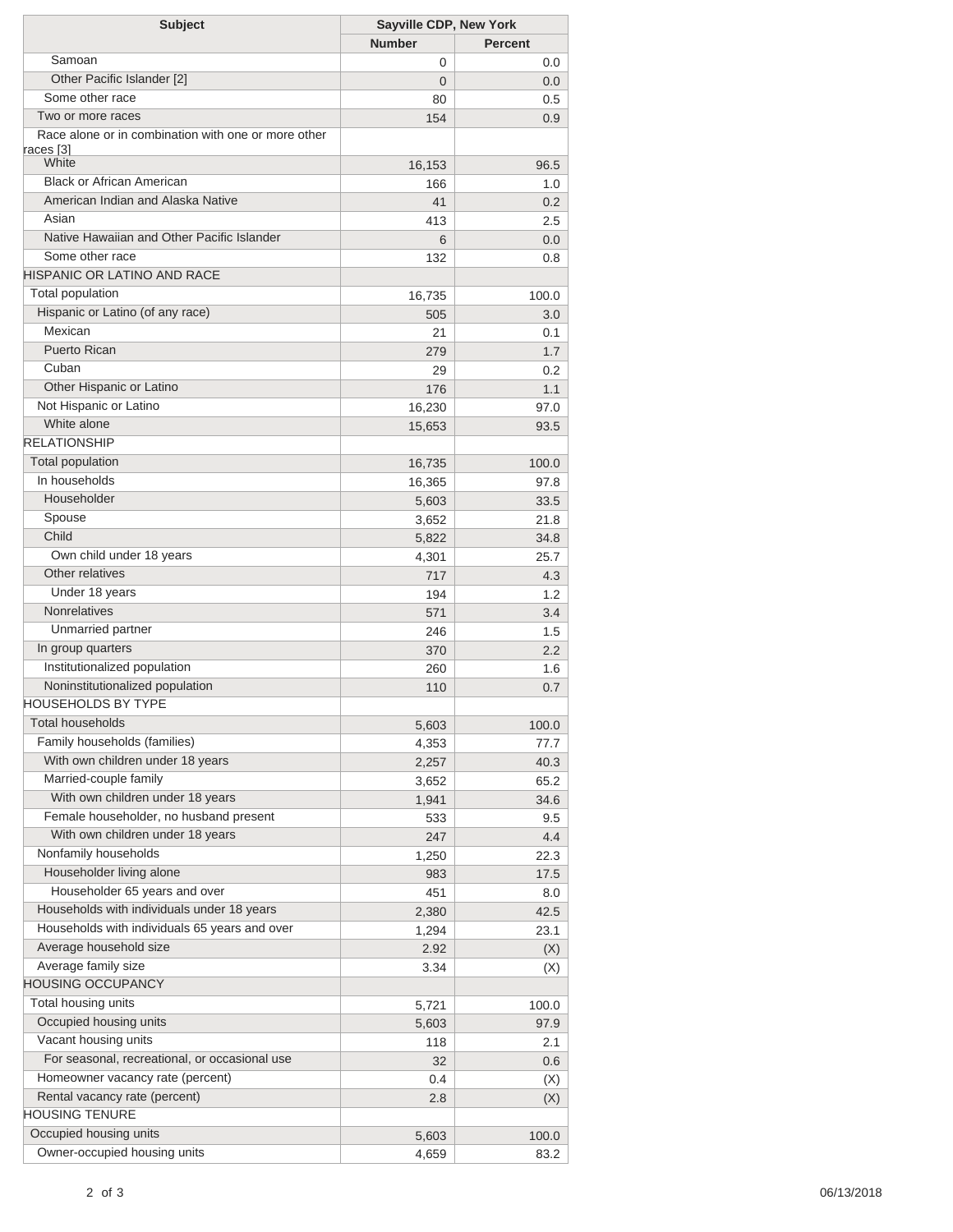| <b>Subject</b>                                 | Sayville CDP, New York |                |
|------------------------------------------------|------------------------|----------------|
|                                                | <b>Number</b>          | <b>Percent</b> |
| Renter-occupied housing units                  | 944                    | 16.8           |
| Average household size of owner-occupied unit  | 3.06                   | (X)            |
| Average household size of renter-occupied unit | 2.26                   | (X)            |

(X) Not applicable.

[1] Other Asian alone, or two or more Asian categories.

[2] Other Pacific Islander alone, or two or more Native Hawaiian and Other Pacific Islander categories.

[3] In combination with one or more other races listed. The six numbers may add to more than the total population and the six percentages may add to more than 100 percent because individuals may report more than one race.

Source: U.S. Census Bureau, Census 2000 Summary File 1, Matrices P1, P3, P4, P8, P9, P12, P13, P,17, P18, P19, P20, P23, P27, P28, P33, PCT5, PCT8, PCT11, PCT15, H1, H3, H4, H5, H11, and H12.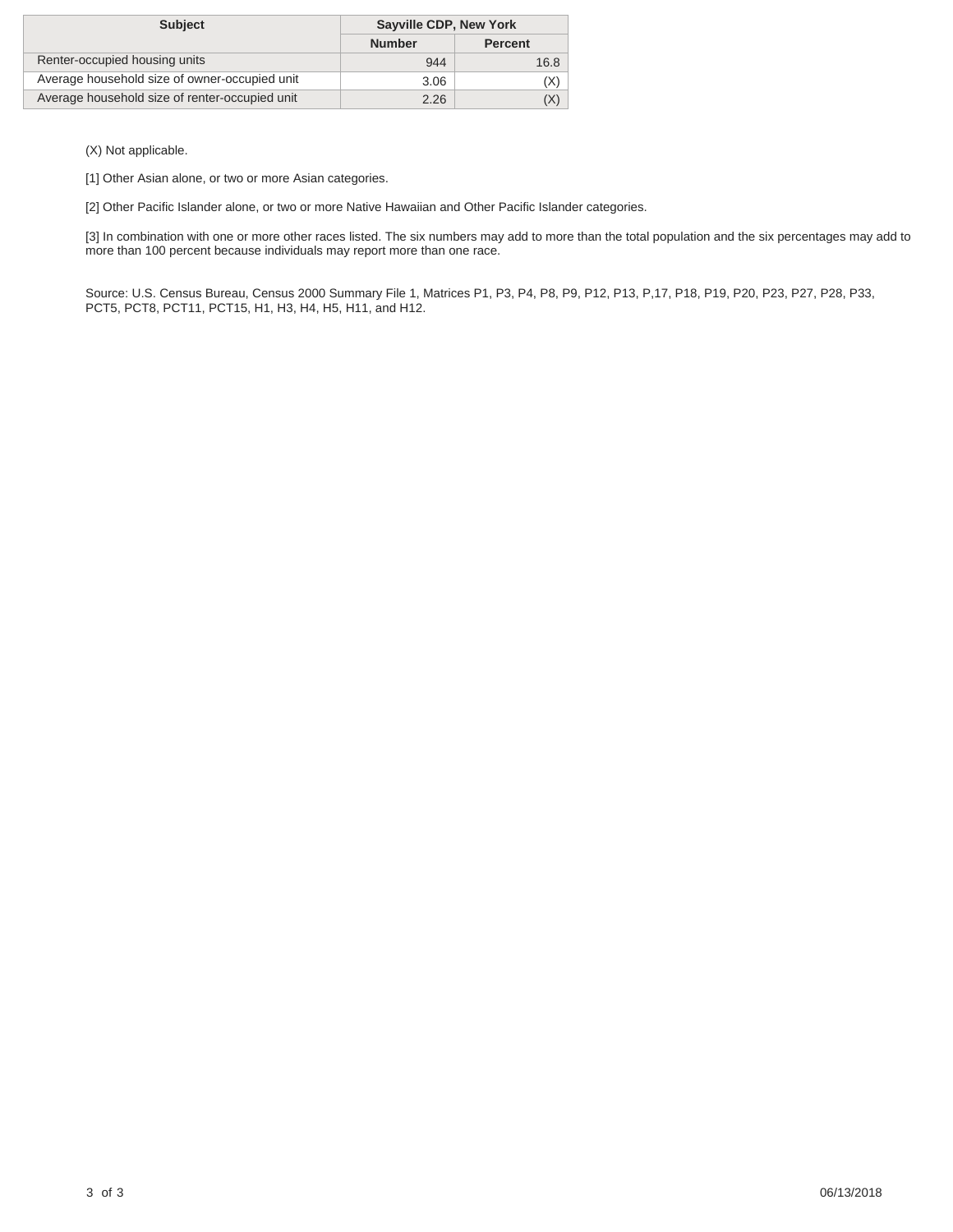## U.S. Census Bureau AMERICAN FactFinder

DP-1 Profile of General Population and Housing Characteristics: 2010

2010 Demographic Profile Data

NOTE: For more information on confidentiality protection, nonsampling error, and definitions, see http://www.census.gov/prod/cen2010/doc/dpsf.pdf.

## **Geography: Sayville CDP, New York**

| <b>Subject</b>          | <b>Number</b> | <b>Percent</b> |
|-------------------------|---------------|----------------|
| <b>SEX AND AGE</b>      |               |                |
| <b>Total population</b> | 16,853        | 100.0          |
| Under 5 years           | 892           | 5.3            |
| 5 to 9 years            | 1,125         | 6.7            |
| 10 to 14 years          | 1,222         | 7.3            |
| 15 to 19 years          | 1,149         | 6.8            |
| 20 to 24 years          | 823           | 4.9            |
| 25 to 29 years          | 655           | 3.9            |
| 30 to 34 years          | 720           | 4.3            |
| 35 to 39 years          | 1,030         | 6.1            |
| 40 to 44 years          | 1,314         | 7.8            |
| 45 to 49 years          | 1,555         | 9.2            |
| 50 to 54 years          | 1,433         | 8.5            |
| 55 to 59 years          | 1,106         | 6.6            |
| 60 to 64 years          | 966           | 5.7            |
| 65 to 69 years          | 757           | 4.5            |
| 70 to 74 years          | 582           | 3.5            |
| 75 to 79 years          | 509           | 3.0            |
| 80 to 84 years          | 410           | 2.4            |
| 85 years and over       | 605           | 3.6            |
|                         |               |                |
| Median age (years)      | 43.0          | (X)            |
|                         |               |                |
| 16 years and over       | 13,358        | 79.3           |
| 18 years and over       | 12,814        | 76.0           |
| 21 years and over       | 12,297        | 73.0           |
| 62 years and over       | 3,406         | 20.2           |
| 65 years and over       | 2,863         | 17.0           |
| Male population         | 7,958         | 47.2           |
| Under 5 years           | 462           | 2.7            |
| 5 to 9 years            | 588           | 3.5            |
| 10 to 14 years          | 643           | 3.8            |
| 15 to 19 years          | 591           | 3.5            |
| 20 to 24 years          | 419           | 2.5            |
| 25 to 29 years          | 337           | 2.0            |
| 30 to 34 years          | 334           | 2.0            |
| 35 to 39 years          | 478           | 2.8            |
| 40 to 44 years          | 628           | 3.7            |
| 45 to 49 years          | 716           | 4.2            |
| 50 to 54 years          | 722           | 4.3            |
| 55 to 59 years          | 557           | 3.3            |
| 60 to 64 years          | 453           | 2.7            |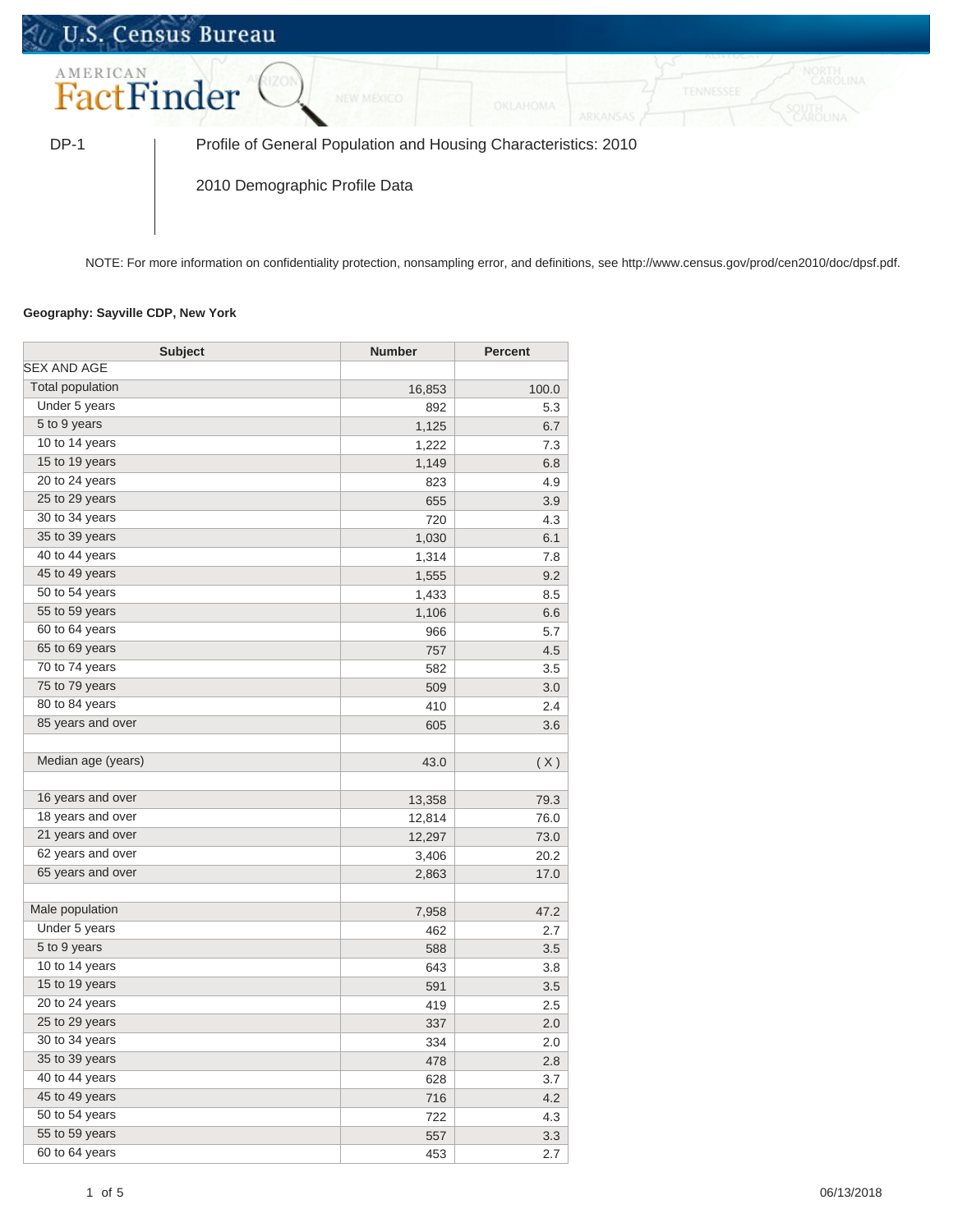| <b>Subject</b>                             | <b>Number</b>  | <b>Percent</b> |
|--------------------------------------------|----------------|----------------|
| 65 to 69 years                             | 345            | 2.0            |
| 70 to 74 years                             | 245            | 1.5            |
| 75 to 79 years                             | 181            | 1.1            |
| 80 to 84 years                             | 142            | 0.8            |
| 85 years and over                          | 117            | 0.7            |
|                                            |                |                |
| Median age (years)                         | 41.2           | (X)            |
|                                            |                |                |
| 16 years and over                          | 6,133          | 36.4           |
| 18 years and over                          | 5,852          | 34.7           |
| 21 years and over<br>62 years and over     | 5,588          | 33.2           |
| 65 years and over                          | 1,296          | 7.7            |
|                                            | 1,030          | 6.1            |
| Female population                          | 8,895          | 52.8           |
| Under 5 years                              | 430            | 2.6            |
| 5 to 9 years                               | 537            | 3.2            |
| 10 to 14 years                             | 579            | 3.4            |
| 15 to 19 years                             | 558            | 3.3            |
| 20 to 24 years                             | 404            | 2.4            |
| 25 to 29 years                             | 318            | 1.9            |
| 30 to 34 years                             | 386            | 2.3            |
| 35 to 39 years                             | 552            | 3.3            |
| 40 to 44 years                             | 686            | 4.1            |
| 45 to 49 years                             | 839            | 5.0            |
| 50 to 54 years                             | 711            | 4.2            |
| 55 to 59 years                             | 549            | 3.3            |
| 60 to 64 years                             | 513            | 3.0            |
| 65 to 69 years                             | 412            | 2.4            |
| 70 to 74 years                             | 337            | 2.0            |
| 75 to 79 years                             | 328            | 1.9            |
| 80 to 84 years                             | 268            | 1.6            |
| 85 years and over                          | 488            | 2.9            |
|                                            |                |                |
| Median age (years)                         | 45.0           | (X)            |
|                                            |                |                |
| 16 years and over                          | 7,225          | 42.9           |
| 18 years and over                          | 6,962          | 41.3           |
| 21 years and over<br>62 years and over     | 6,709          | 39.8           |
| 65 years and over                          | 2,110          | 12.5           |
|                                            | 1,833          | 10.9           |
| RACE                                       |                |                |
| Total population                           | 16,853         | 100.0          |
| One Race                                   | 16,685         | 99.0           |
| White                                      | 16,081         | 95.4           |
| <b>Black or African American</b>           | 183            | 1.1            |
| American Indian and Alaska Native          | 19             | 0.1            |
| Asian                                      | 309            | 1.8            |
| Asian Indian                               | 127            | 0.8            |
| Chinese                                    | 45             | 0.3            |
| Filipino                                   | 30             | 0.2            |
| Japanese                                   | 7              | 0.0            |
| Korean                                     | 34             | 0.2            |
| Vietnamese                                 | 9              | 0.1            |
| Other Asian [1]                            | 57             | 0.3            |
| Native Hawaiian and Other Pacific Islander | $\overline{2}$ | 0.0            |
| Native Hawaiian                            | 1              | 0.0            |
| Guamanian or Chamorro                      | 0              | 0.0            |
| Samoan                                     | 0              | 0.0            |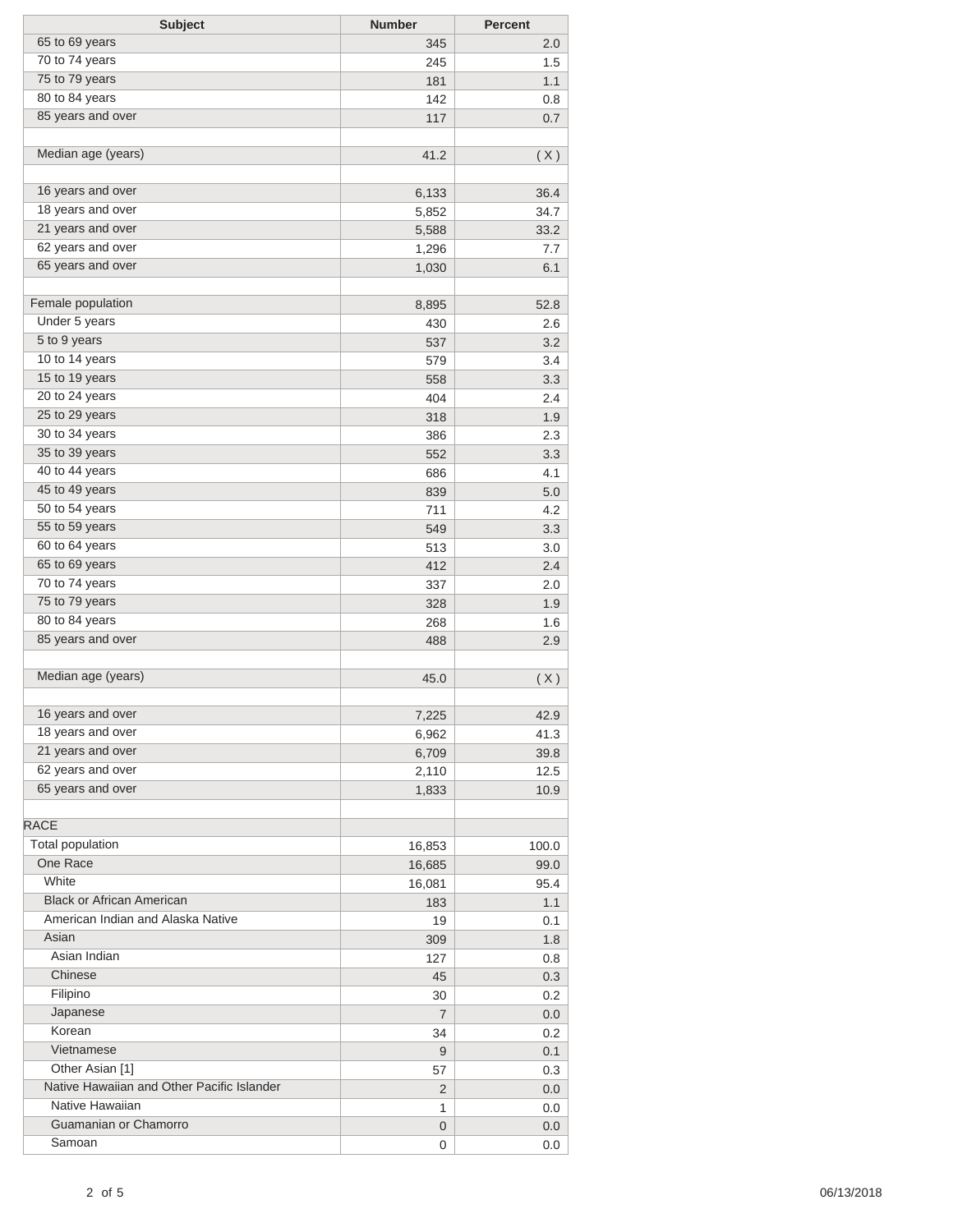| <b>Subject</b>                                      | <b>Number</b>  | <b>Percent</b> |
|-----------------------------------------------------|----------------|----------------|
| Other Pacific Islander [2]                          | 1              | 0.0            |
| Some Other Race                                     | 91             | 0.5            |
| <b>Two or More Races</b>                            | 168            | 1.0            |
| White; American Indian and Alaska Native [3]        | 24             | 0.1            |
| White; Asian [3]                                    | 59             | 0.4            |
| White; Black or African American [3]                | 38             | 0.2            |
| White; Some Other Race [3]                          | 23             | 0.1            |
|                                                     |                |                |
| Race alone or in combination with one or more other |                |                |
| races: [4]                                          |                |                |
| White                                               | 16,238         | 96.4           |
| <b>Black or African American</b>                    | 238            | 1.4            |
| American Indian and Alaska Native                   | 54             | 0.3            |
| Asian                                               | 375            | 2.2            |
| Native Hawaiian and Other Pacific Islander          | 7              | 0.0            |
| Some Other Race                                     | 124            | 0.7            |
|                                                     |                |                |
| <b>HISPANIC OR LATINO</b>                           |                |                |
| Total population                                    | 16,853         | 100.0          |
| Hispanic or Latino (of any race)                    | 814            | 4.8            |
| Mexican                                             | 62             | 0.4            |
| <b>Puerto Rican</b>                                 | 404            | 2.4            |
| Cuban                                               | 45             | 0.3            |
| Other Hispanic or Latino [5]                        | 303            | 1.8            |
| Not Hispanic or Latino                              | 16,039         | 95.2           |
|                                                     |                |                |
| <b>HISPANIC OR LATINO AND RACE</b>                  |                |                |
| <b>Total population</b>                             | 16,853         | 100.0          |
| Hispanic or Latino                                  | 814            | 4.8            |
| White alone                                         | 666            | 4.0            |
| <b>Black or African American alone</b>              | 22             | 0.1            |
| American Indian and Alaska Native alone             | $\mathbf{1}$   | 0.0            |
| Asian alone                                         | 2              | 0.0            |
| Native Hawaiian and Other Pacific Islander alone    | $\overline{0}$ | 0.0            |
| Some Other Race alone                               | 85             | 0.5            |
| Two or More Races                                   | 38             | 0.2            |
| Not Hispanic or Latino                              | 16,039         | 95.2           |
| White alone                                         | 15,415         | 91.5           |
| Black or African American alone                     | 161            | 1.0            |
| American Indian and Alaska Native alone             | 18             | 0.1            |
| Asian alone                                         | 307            | 1.8            |
| Native Hawaiian and Other Pacific Islander alone    | 2              | 0.0            |
| Some Other Race alone                               | 6              | 0.0            |
| Two or More Races                                   | 130            | 0.8            |
|                                                     |                |                |
| <b>RELATIONSHIP</b>                                 |                |                |
| Total population                                    | 16,853         | 100.0          |
| In households                                       | 16,283         | 96.6           |
| Householder                                         | 5,983          | 35.5           |
| Spouse [6]                                          | 3,590          | 21.3           |
| Child                                               | 5,447          | 32.3           |
| Own child under 18 years                            | 3,819          | 22.7           |
| Other relatives                                     | 725            | 4.3            |
| Under 18 years                                      | 192            | 1.1            |
| 65 years and over                                   | 205            | 1.2            |
| Nonrelatives                                        | 538            | 3.2            |
| Under 18 years                                      | 22             | 0.1            |
| 65 years and over                                   | 43             | 0.3            |
|                                                     |                |                |
| Unmarried partner                                   | 278            | 1.6            |
| In group quarters                                   | 570            | 3.4            |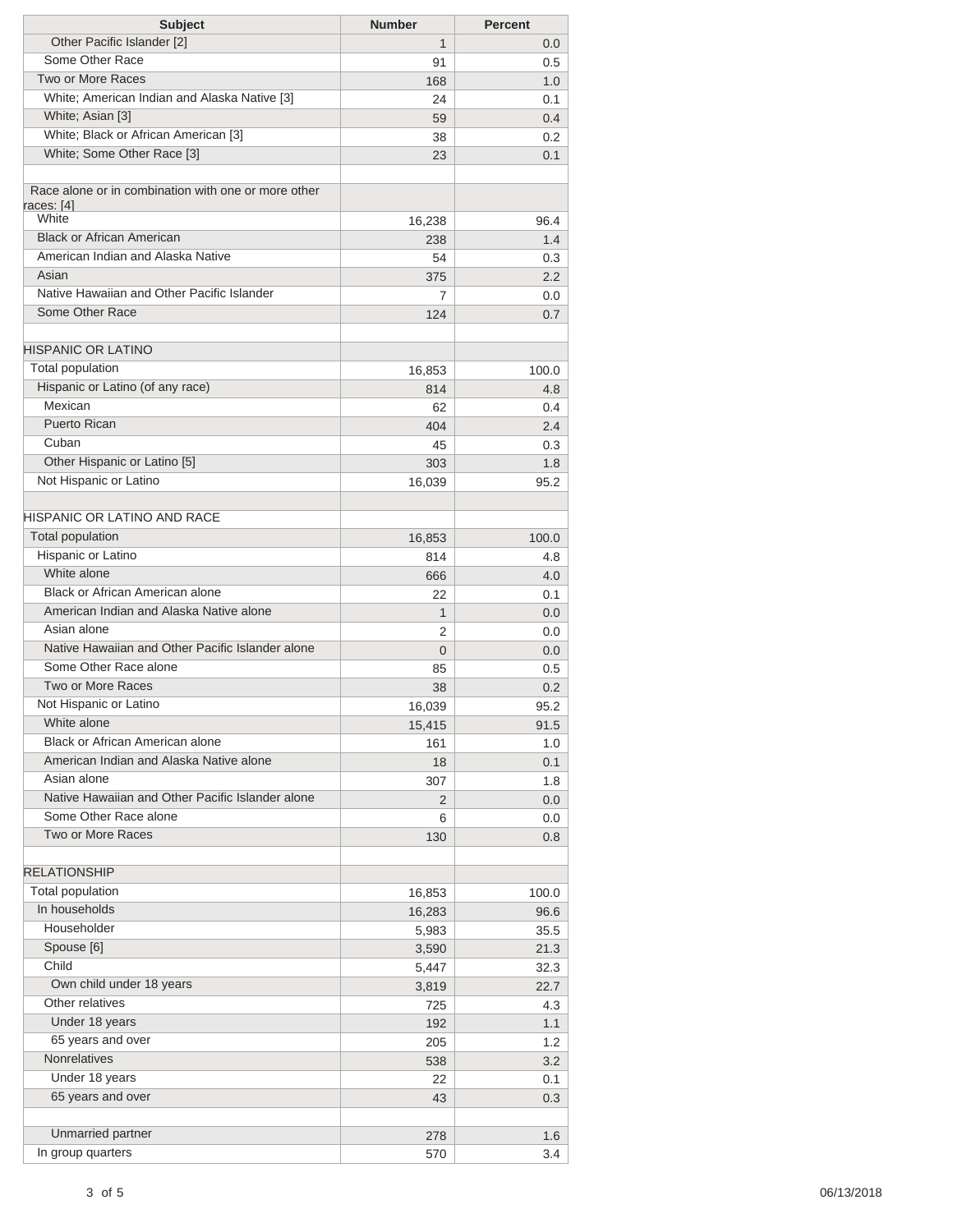| <b>Subject</b>                                  | <b>Number</b> | <b>Percent</b> |
|-------------------------------------------------|---------------|----------------|
| Institutionalized population                    | 532           | 3.2            |
| Male                                            | 97            | 0.6            |
| Female                                          | 435           | 2.6            |
| Noninstitutionalized population                 | 38            | 0.2            |
| Male                                            | 16            | 0.1            |
| Female                                          | 22            | 0.1            |
| <b>HOUSEHOLDS BY TYPE</b>                       |               |                |
| <b>Total households</b>                         | 5,983         | 100.0          |
| Family households (families) [7]                | 4,365         | 73.0           |
| With own children under 18 years                | 2,078         | 34.7           |
|                                                 |               |                |
| Husband-wife family                             | 3,590         | 60.0           |
| With own children under 18 years                | 1,738         | 29.0           |
| Male householder, no wife present               | 183           | 3.1            |
| With own children under 18 years                | 52            | 0.9            |
| Female householder, no husband present          | 592           | 9.9            |
| With own children under 18 years                | 288           | 4.8            |
| Nonfamily households [7]                        | 1,618         | 27.0           |
| Householder living alone                        | 1,352         | 22.6           |
| Male                                            | 468           | 7.8            |
| 65 years and over                               | 129           | 2.2            |
| Female                                          | 884           | 14.8           |
| 65 years and over                               | 520           | 8.7            |
|                                                 |               |                |
| Households with individuals under 18 years      | 2,204         | 36.8           |
| Households with individuals 65 years and over   | 1,729         | 28.9           |
|                                                 |               |                |
| Average household size                          | 2.72          | (X)            |
| Average family size [7]                         | 3.24          | (X)            |
| HOUSING OCCUPANCY                               |               |                |
| Total housing units                             | 6,220         | 100.0          |
| Occupied housing units                          | 5,983         | 96.2           |
| Vacant housing units                            | 237           | 3.8            |
| For rent                                        | 82            | 1.3            |
| Rented, not occupied                            | $\mathbf 2$   | 0.0            |
| For sale only                                   | 50            | 0.8            |
| Sold, not occupied                              | 22            | 0.4            |
| For seasonal, recreational, or occasional use   | 49            | 0.8            |
| All other vacants                               | 32            | 0.5            |
|                                                 |               |                |
| Homeowner vacancy rate (percent) [8]            | 1.0           | (X)            |
| Rental vacancy rate (percent) [9]               | 6.1           | (X)            |
| <b>HOUSING TENURE</b>                           |               |                |
| Occupied housing units                          | 5,983         | 100.0          |
| Owner-occupied housing units                    | 4,714         | 78.8           |
| Population in owner-occupied housing units      | 13,893        | (X)            |
| Average household size of owner-occupied units  | 2.95          | (X)            |
| Renter-occupied housing units                   | 1,269         | 21.2           |
| Population in renter-occupied housing units     | 2,390         | (X)            |
| Average household size of renter-occupied units | 1.88          | (X)            |

X Not applicable.

[1] Other Asian alone, or two or more Asian categories.

[2] Other Pacific Islander alone, or two or more Native Hawaiian and Other Pacific Islander categories.

[3] One of the four most commonly reported multiple-race combinations nationwide in Census 2000.

[4] In combination with one or more of the other races listed. The six numbers may add to more than the total population, and the six